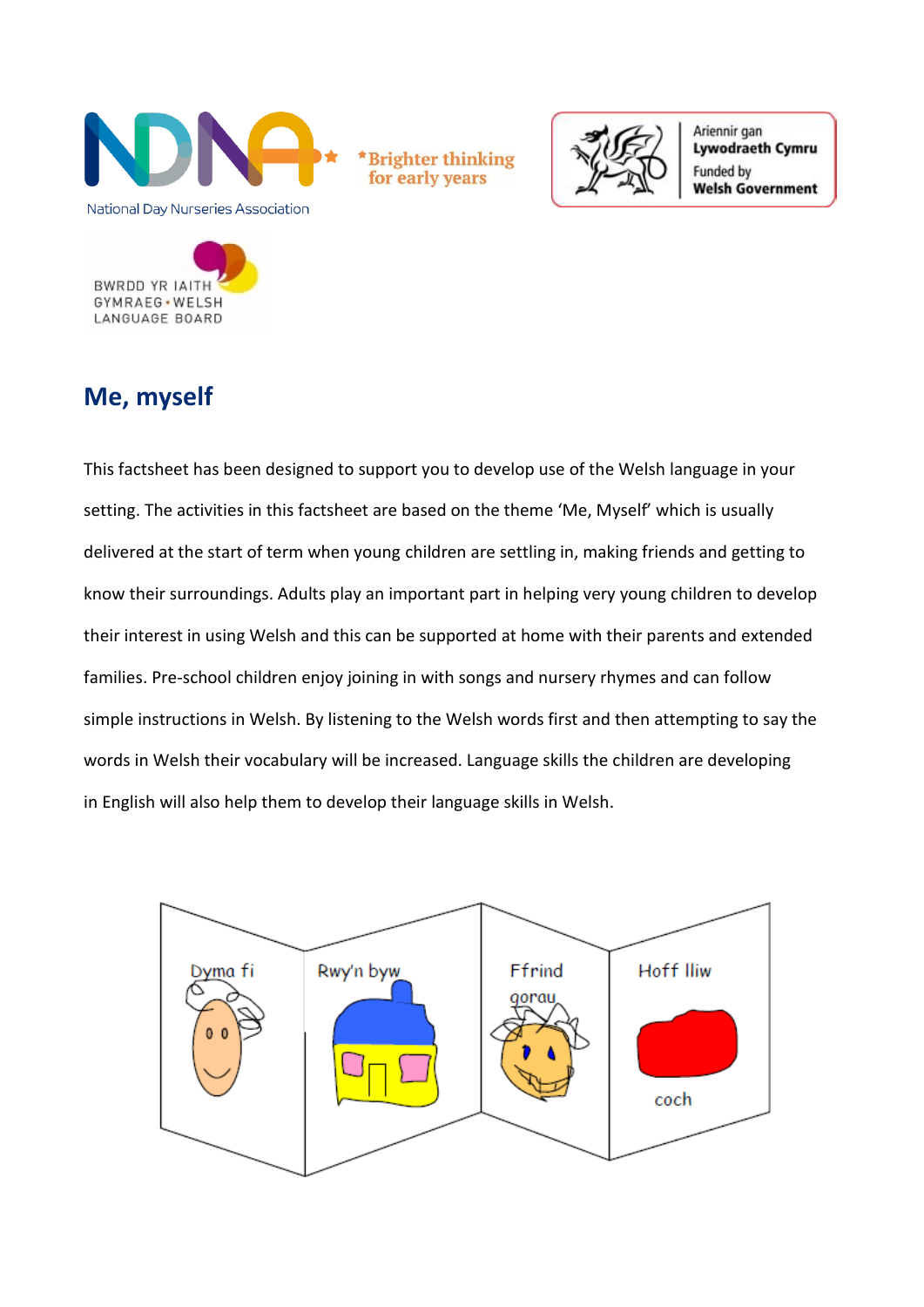## **Vocabulary you can use during this activity**

| <b>Welsh - Cymraeg</b>     |                                   | <b>English</b>                        |
|----------------------------|-----------------------------------|---------------------------------------|
| Dyma fi                    | dum-ah-vee                        | This is me                            |
| Tynnu llun                 | ton-ee II <sup>1</sup> -een       | Take a photograph                     |
| Dyma Ilun Elsi             | dum-ah II <sup>1</sup> --een Elsi | This is a photo/picture of Elsi       |
| Enw                        | en-ooh                            | Name                                  |
| Elsi ydw i                 | Elsi uh-do-ee                     | I'm Elsi                              |
| Rwy'n byw                  | roo-een bee-oo                    | I live                                |
| Rwy'n byw mewn             | roo-een bee-oo                    | I live in a house/flat/bungalow       |
| tŷ/fflat/bungalo           | meow-n                            |                                       |
|                            | tee/flat/bungalow                 |                                       |
| Mae Jacob yn byw mewn      | my Jacob un-bee-oo                | Jacob lives in a house/flat/bungalow  |
| tŷ/fflat/bunglao           | meow-n                            |                                       |
|                            | tee/flat/bungalow                 |                                       |
| Pwy sy'n byw mewn fflat    | poo-ee sin bee-oo                 | Who lives in Elsi's flat?             |
| Elsi?                      | meow-n flat Elsi?                 |                                       |
| Teulu/mam/dad/brawd        | tiley/mam/dad/                    | Family/mum/dad/brother/sister/granny/ |
| chwaer/ nain               | browed/ch <sup>2</sup> -wire      | grandpa/aunty/uncle                   |
| mamgu/taid                 | /nine mam-ghee/tide               |                                       |
| tadcu/modryb/yncl          | tad-key/modrib/                   |                                       |
|                            | uncle                             |                                       |
| Ffrind gorau               | free-n-d gore-eye                 | <b>Best friend</b>                    |
| Pwy yw dy ffrind gorau?    | poo-ee ewe duh                    | Who is your best friend?              |
|                            | free-n-d gore-eye?                |                                       |
| Evan 'di ffrind gorau fi   | Evan dee free-n-d                 | Evan is my best friend                |
|                            | gore-eye vee                      |                                       |
| Evan 'di ffrind gorau Elsi | Evan dee free-n-d                 | Evan is Elsi's best friend            |
|                            | gore-eye Elsi                     |                                       |
| Lliw                       | Il-ewe                            | Colour                                |
| Pa liw?                    | pah I-ewe?                        | What colour?                          |
| Hoff liw                   | Hoh-ph I-ewe                      | Favourite colour                      |
| Be di dy hoff liw?         | Bay dee duh hoh-ph                | What is your favourite colour?        |
|                            | l-ewe?                            |                                       |
| Coch/melyn/gwyrdd/glas     | $corr-ch2/$                       | Red/yellow/green/blue/brown/du/pink   |
| brown/du/pinc              | mel-een/                          |                                       |
|                            | gooee-r-th <sup>3</sup>           |                                       |
|                            | brown/dee/pink                    |                                       |
| Melyn 'di hoff lliw fi     | mel-een dee hoh-ph                | My favourite colour is yellow         |
|                            | Il-ewe vee                        |                                       |
| Gwyrdd 'di hoff lliw Evan  | goo-ee-r-th <sup>3</sup> dee      | Evan's favourite colour is green      |
|                            | hoh-ph II-ewe Evan                |                                       |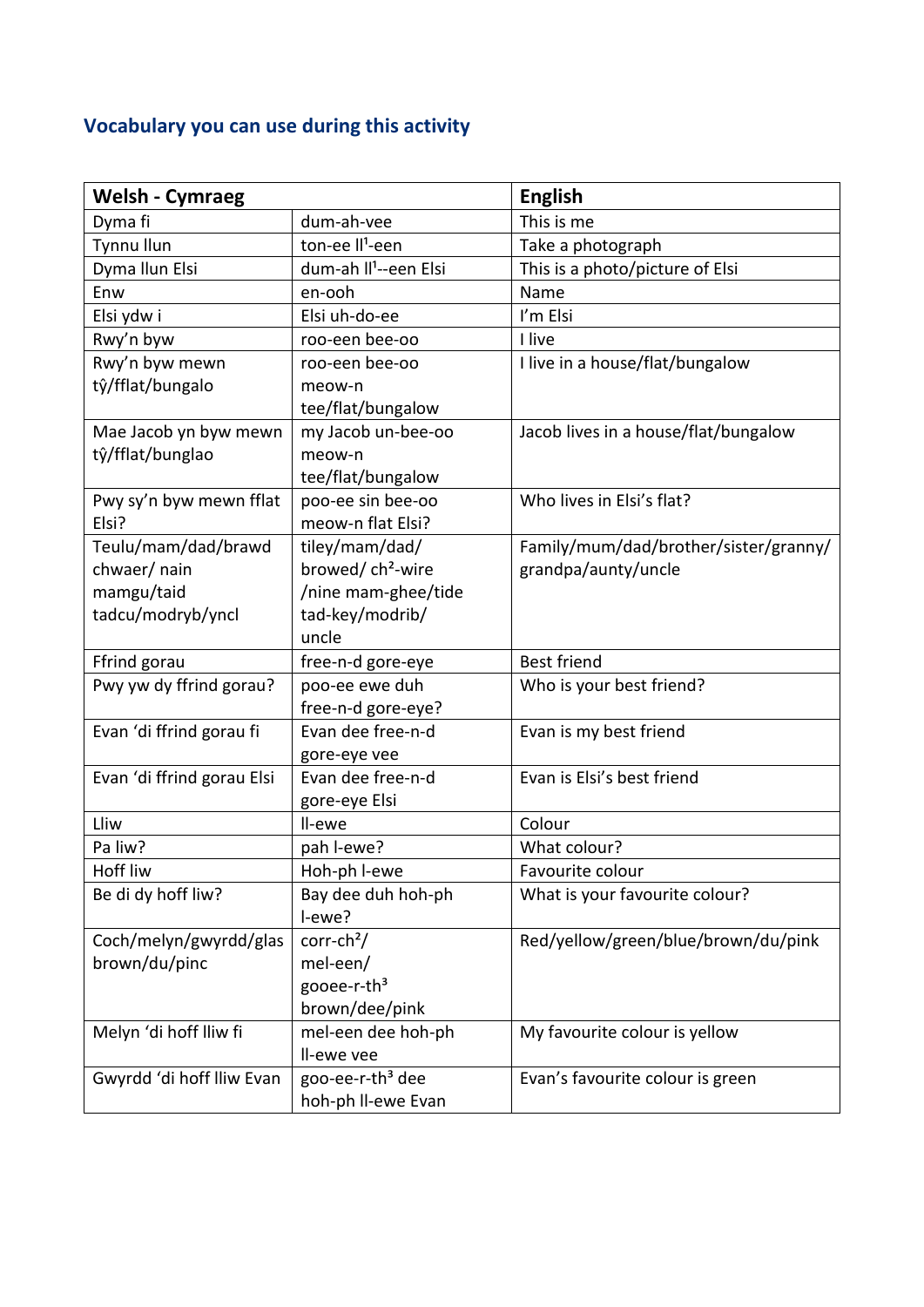<sup>1</sup> II - put the tip of your tongue against the roof of your mouth and hiss as in Llanelli

**²ch** - as in the Scottish 'loch'

**³th** - as in 'the'

## **Activity idea: Create a 'This is Me' book**

Suggested resources:

- Paper cards folded into a zig zag
- Camera
- Colouring resources in different
- Media
- Scissors
- Coloured paper
- Glitter glue.

### **How the activity develops children's skills in the Areas of Learning**

#### **Welsh Language Development:**

- Listening to Welsh words and attempting to say the Welsh words
- Responding correctly to questions/commands in Welsh
- Joining in with Welsh songs and rhymes when they become familiar.

#### **Language, Literacy and Communication:**

- Talking about themselves
- Describing themselves, their home, their best friend and their favourite colour.

#### **Mathematical Development:**

- Counting how many in the family
- House number
- Identifying things that are alike in some way.

#### **Physical Development:**

- Fine motor skills to take photographs/draw/paint their pictures/squeeze glue tube
- Gross motor skills to make body movements to songs.